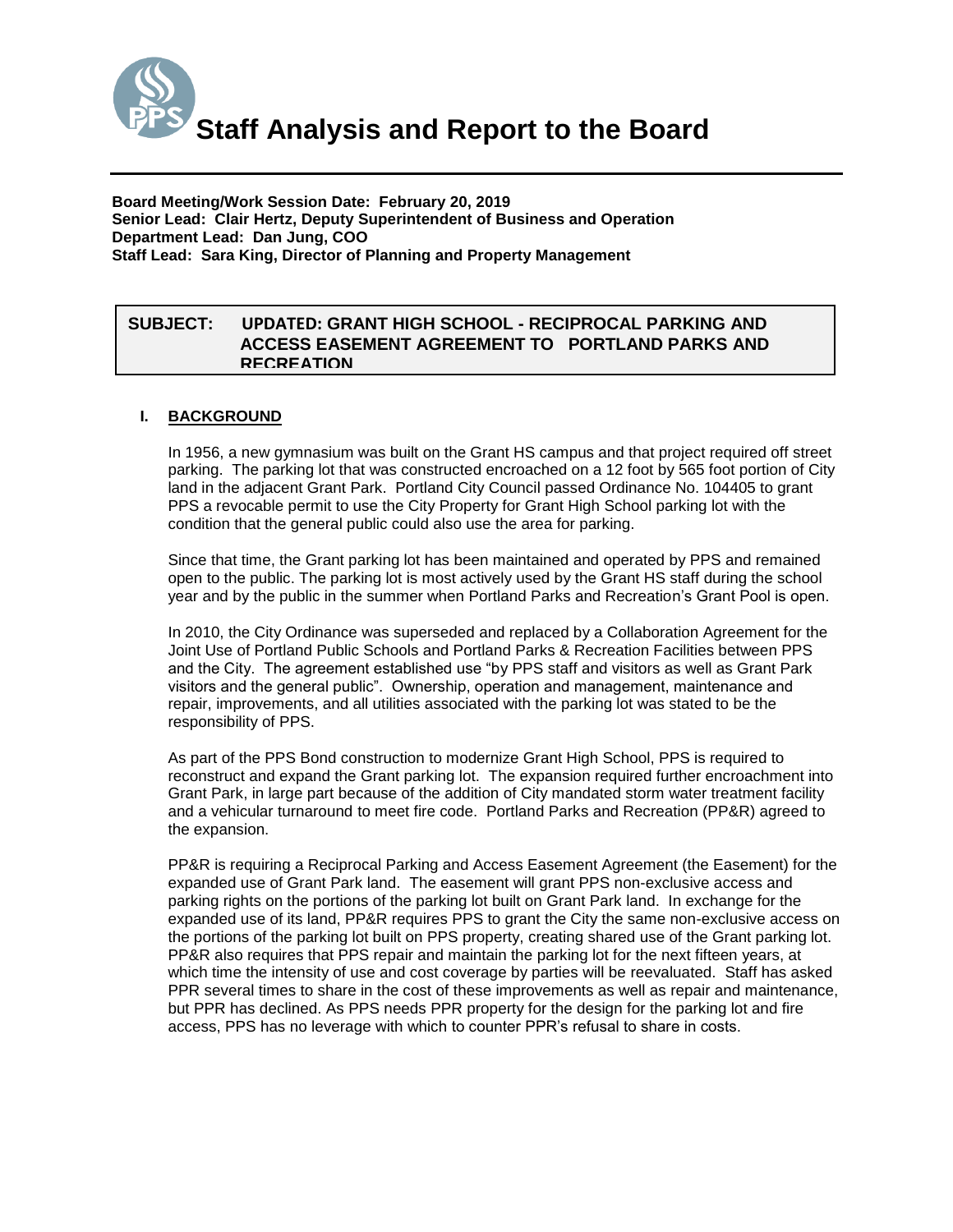## **II. RELATED POLICIES/BEST PRACTICES**

The Collaboration Agreement for the Joint Use of Portland Public Schools and Portland Parks & Recreation Facilities states that PPS and PP&R will "explore opportunities to reduce their collective costs for facility management through cooperative agreements." The party making improvements or changing an existing use is responsible to take the lead in obtaining land use approvals and facilitating community involvement.

### **III. ANALYSIS OF SITUATION**

The parties agreed to expand the use of Grant Park land for the new Grant HS parking lot. In exchange for the expanded use, PP&R requires a reciprocal easement of PPS land. The City also required that PPS take responsibility for the utilities, maintenance and repairs for the parking lot for fifteen years. The drafted Easement is subject to approval by the school board because of the value of the easement and by the City of Portland.

#### *IV.* **FISCAL IMPACT**

PPS has responsibility for the maintenance, repairs, and utilities associated with the new parking lot for a period of fifteen years.

Staff estimates that the size of each parties' easement is roughly equal and that the value of the land (zoned R2) associated with the easement that PPS is granting to the City is approximately \$230,000.

## *V.* **COMMUNITY ENGAGEMENT (IF APPLICABLE)**

The Grant HS Bond Project engaged the Grant community during the design development. No objections were made to the changes in the parking lot.

#### **VI. TIMELINE FOR IMPLEMENTATION/EVALUATION**

The Easement will be in effect when both parties approve and sign the Easement document. Because the Easement is required by the City of Portland to ensure the fire access is intact, it must be recorded by both PPS and the City of Portland in order for a certificate of occupancy to be issued. The Office of School Modernization has targeted July 31, 2019 as the target date for issuance of a certificate of occupancy so that staff may begin to move into the building.

#### **VII. BOARD OPTIONS WITH ANALYSIS**

The Reciprocal Easement includes the following changes:

- Joint Use: The Grant Easement will provide PPS and PP&R joint use of the Grant parking lot.
- Termination flexibility: None.
- Responsibility for Maintenance and Repair: PPS will be required to solely maintain and repair, improve, and pay utilities associated with the parking lot for fifteen years.

#### **VIII. STAFF RECOMMENDATION**

Staff recommends the Board adopt the Reciprocal Parking and Access Easement Agreement associated with the new parking lot at Grant High School.

#### **IX. I have reviewed this staff report and concur with the recommendation to the Board.**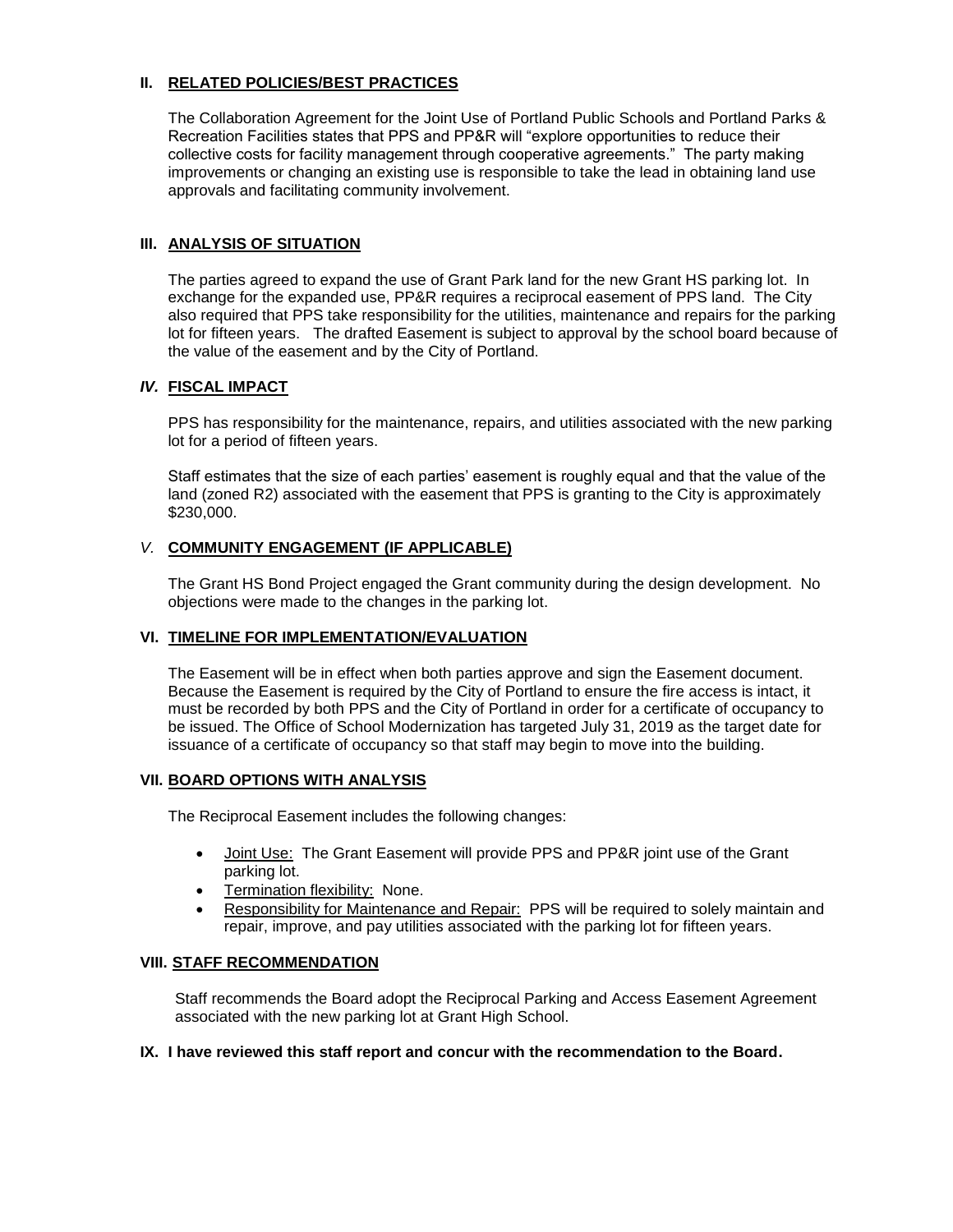$\frac{1}{2}$   $\frac{1}{2}$   $\frac{1}{2}$   $\frac{1}{2}$   $\frac{1}{2}$   $\frac{1}{2}$   $\frac{1}{2}$   $\frac{1}{2}$   $\frac{1}{2}$   $\frac{1}{2}$   $\frac{1}{2}$   $\frac{1}{2}$   $\frac{1}{2}$   $\frac{1}{2}$   $\frac{1}{2}$   $\frac{1}{2}$   $\frac{1}{2}$   $\frac{1}{2}$   $\frac{1}{2}$   $\frac{1}{2}$   $\frac{1}{2}$   $\frac{1}{2}$ 

Guadalupe Guerr<del>er</del>o **Date Superintendent Portland Public Schools**

February 21, 2019<br>Date

## **ATTACHMENTS**

A. Resolution

B. Depiction of Reciprocal Easements

#### *PPS District Priorities FY 2018-19*

- *1. Set a clear Vision and Strategic Plan*
- *2. Create equitable opportunities and outcomes for all students*
- *3. Build management and accountability systems and structures*
- *4. Allocate budget, funding and resources focused on improving outcomes for students*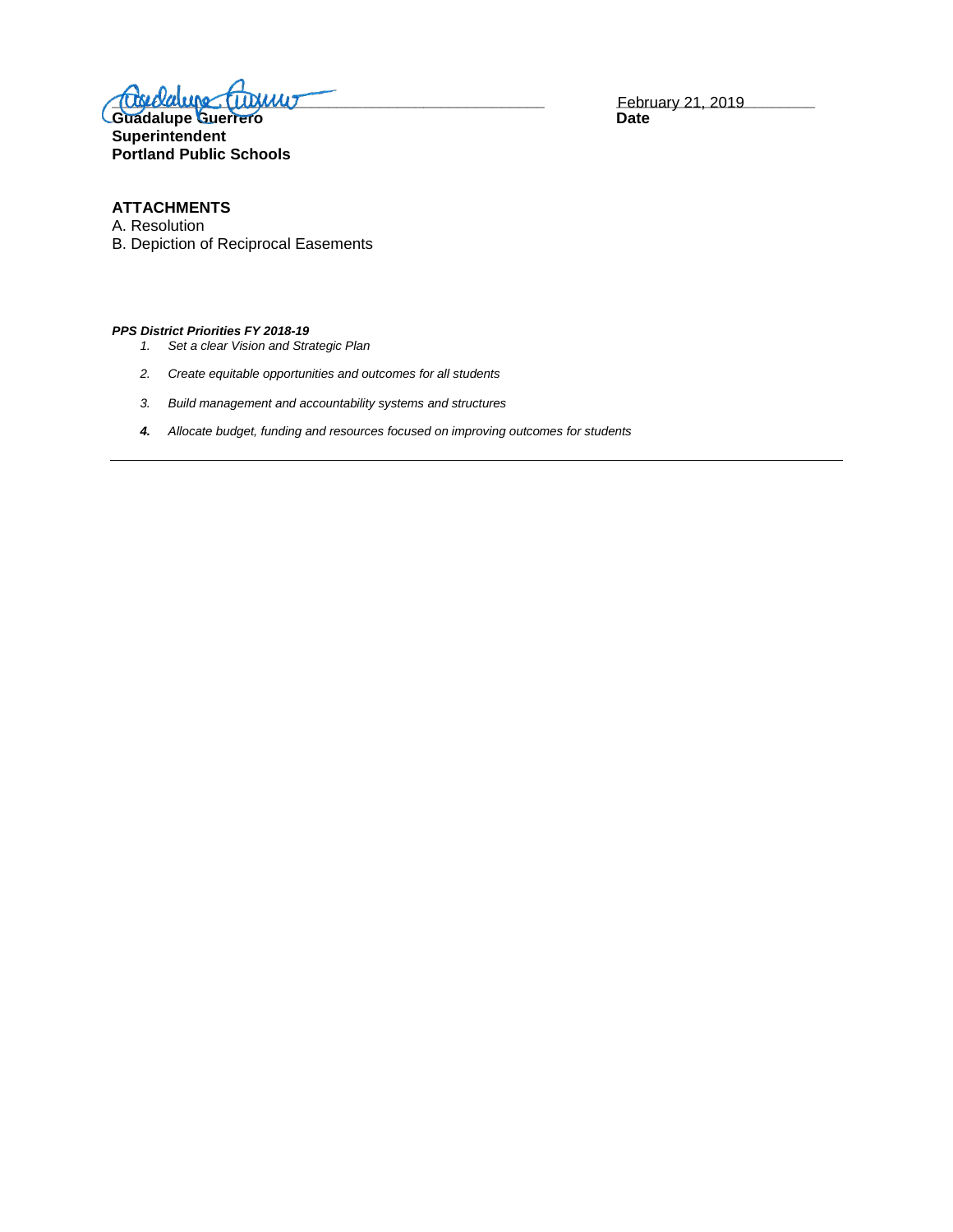## **Attachment A: RESOLUTION No.**

Grant a Reciprocal Parking and Access Easement to Portland Parks and Recreation at Grant High School for the Construction of the a New Parking Lot for the Grant Modernization Project

# **RECITALS**

- A. In 1956, a new gymnasium was added to the Grant High School campus which required off street parking. The resulting parking lot encroached on a 12 foot by 565 foot portion of the City of Portland land in Grant Park directly to the north of the high school. Portland City Council passed Ordinance No. 104405 to grant the District a revocable permit to use the property for the parking lot with the condition that the general public could also use the area for parking. Since then, the parking lot has been owned, maintained and operated by the District and remained open to the public. It is most actively used by the Grant High School staff during the school year and by the public in the summer when Portland Parks and Recreation's Grant Pool is open.
- B. As part of the District's Bond construction to modernize Grant High School, the District is required to expand the Grant parking lot. The expansion requires further encroachment into Grant Park to accommodate a storm water treatment facility and a vehicular turnaround. Portland Parks and Recreation agreed to the expansion and was a joint applicant on the Land Use Application for the Grant High School modernization.
- C. In order to accommodate the parking lot and expansion into Grant Park, Portland Parks and Recreation will grant the District a non-exclusive access and parking rights easement on the portion of the parking lot on Grant Park land. In exchange, Portland Parks and Recreation requires the District to grant it the same non-exclusive access on the portion of the parking lot built on Grant High School property. This Reciprocal Easement creates the shared use of the new Grant parking lot. Portland Parks and Recreation also requires that PPS repair and maintain the parking lot for the next fifteen years, at which time the cost coverage by parties will be reevaluated.
- D. The Superintendent recommends to the Board that the Parking and Access Easement be granted to Portland Parks and Recreation in exchange for an Easement on land in Grant Park needed for the construction of the new Grant High School parking lot.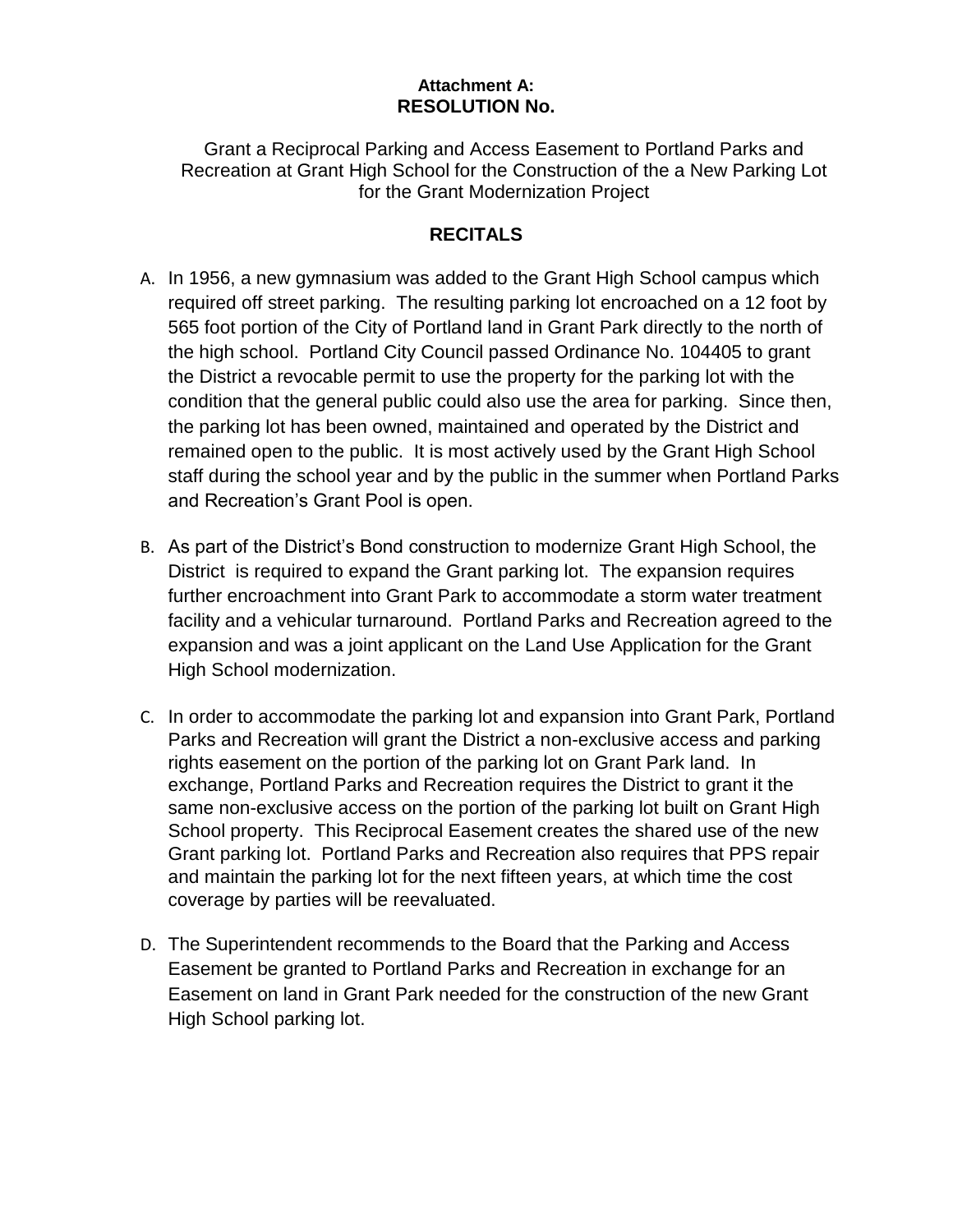## **RESOLUTION**

- 1. The Board finds that an easement on and over a portion of Portland Parks and Recreation Grant Park is required for the construction of the new Grant High School parking lot and agrees that Portland Parks and Recreation be granted a reciprocal easement on and over the portion of PPS Grant High School parking on PPS property under Board Policy 8.70.040-P.
- 2. The Board authorizes the Superintendent or his designee to grant the easement to Portland Parks and Recreation. The Board further authorizes the Deputy Clerk to enter into and execute such agreements in a form approved by General Counsel.

*Claire Hertz / Sara King*